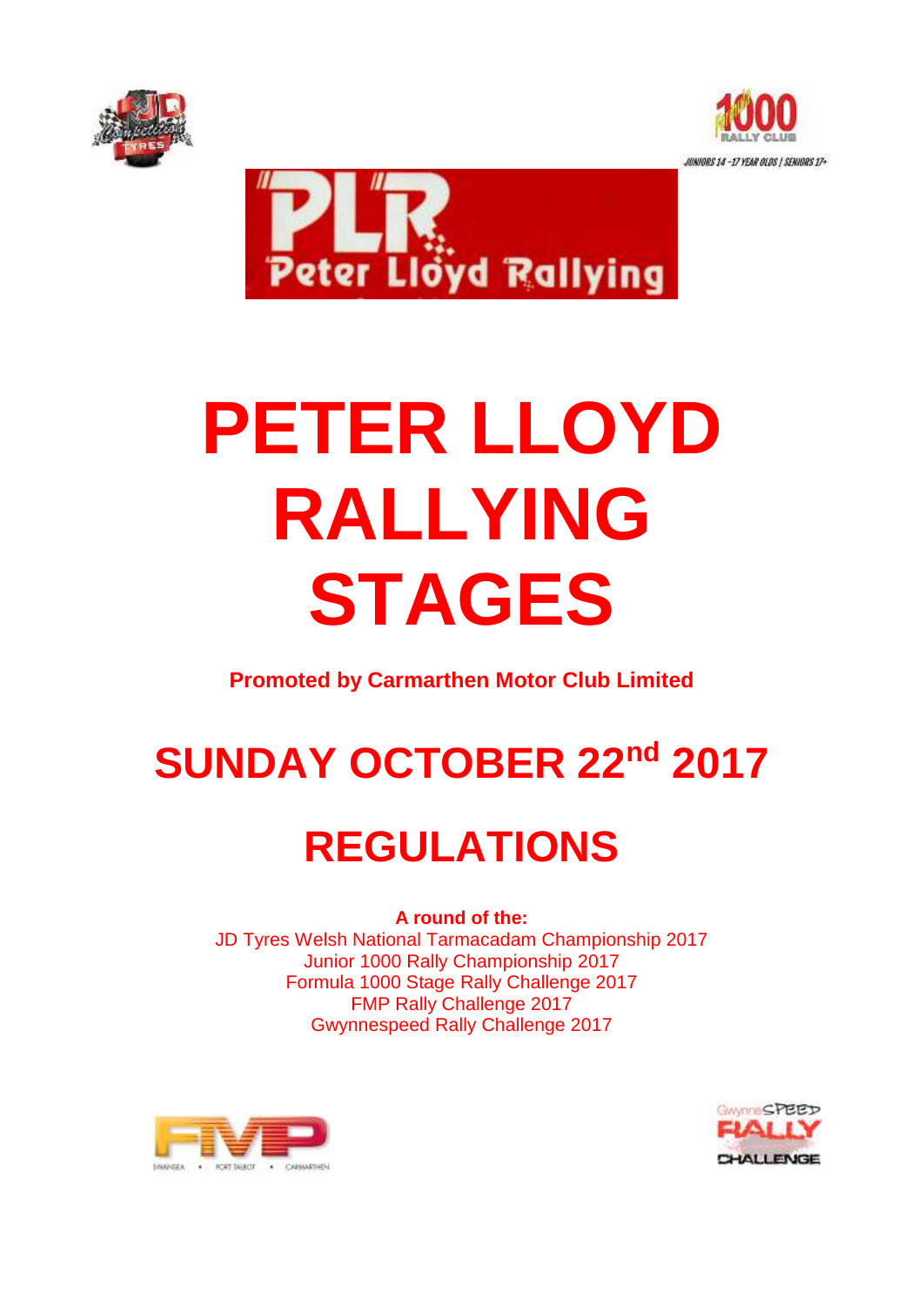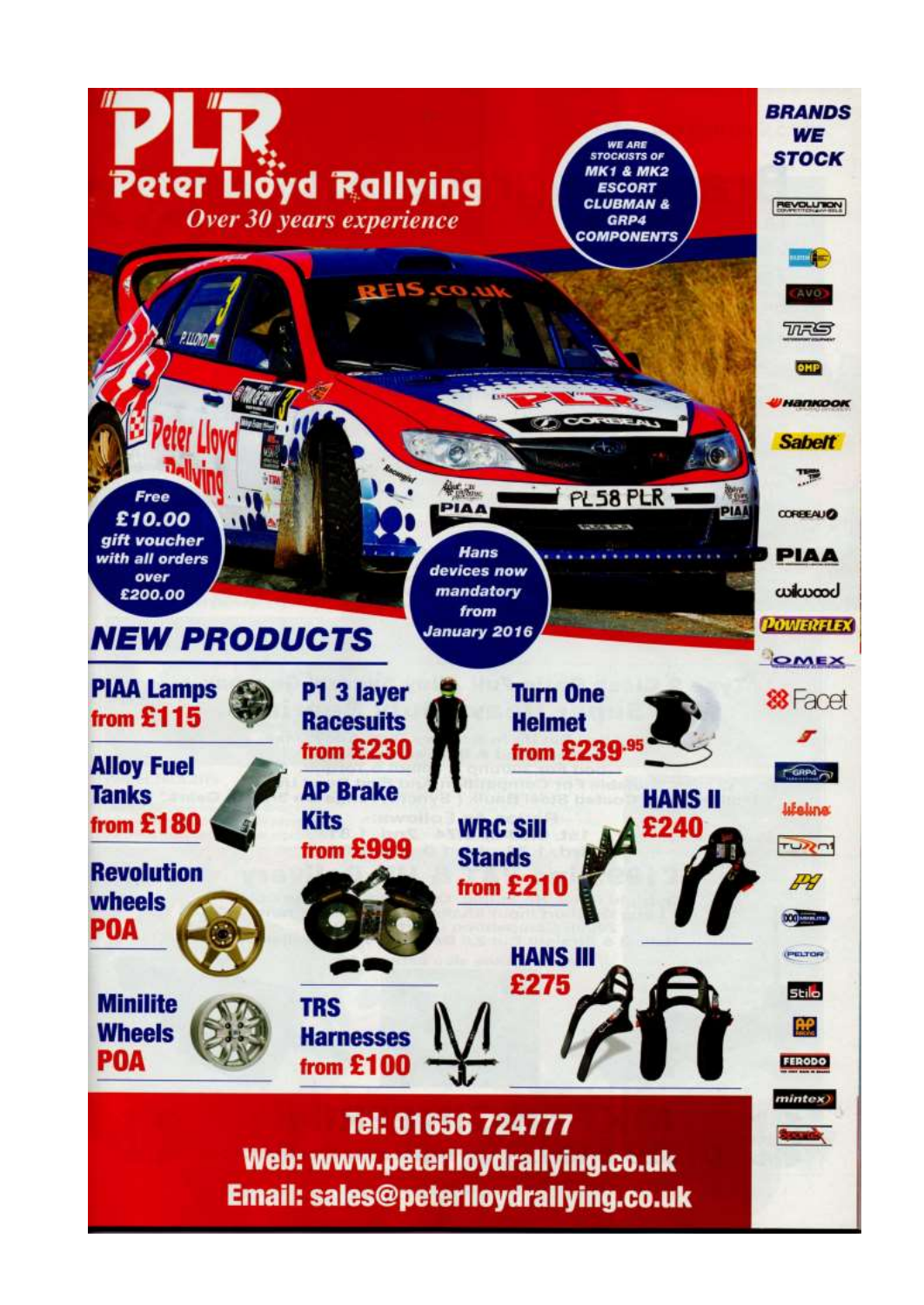Wales'No.1 Supplier the competition tyres

TYRES

On Event Support Available

**Suppliers of: New & Part Worn Tarmac Forest / Track Day Tyres** 

 $v_{\ell}v_{\ell}$ 

### 07968 020546 - 07966 466548 www.jdmotorsporttyres.co.uk





**MICHELIN** 



**KUMHOTYRES7** 

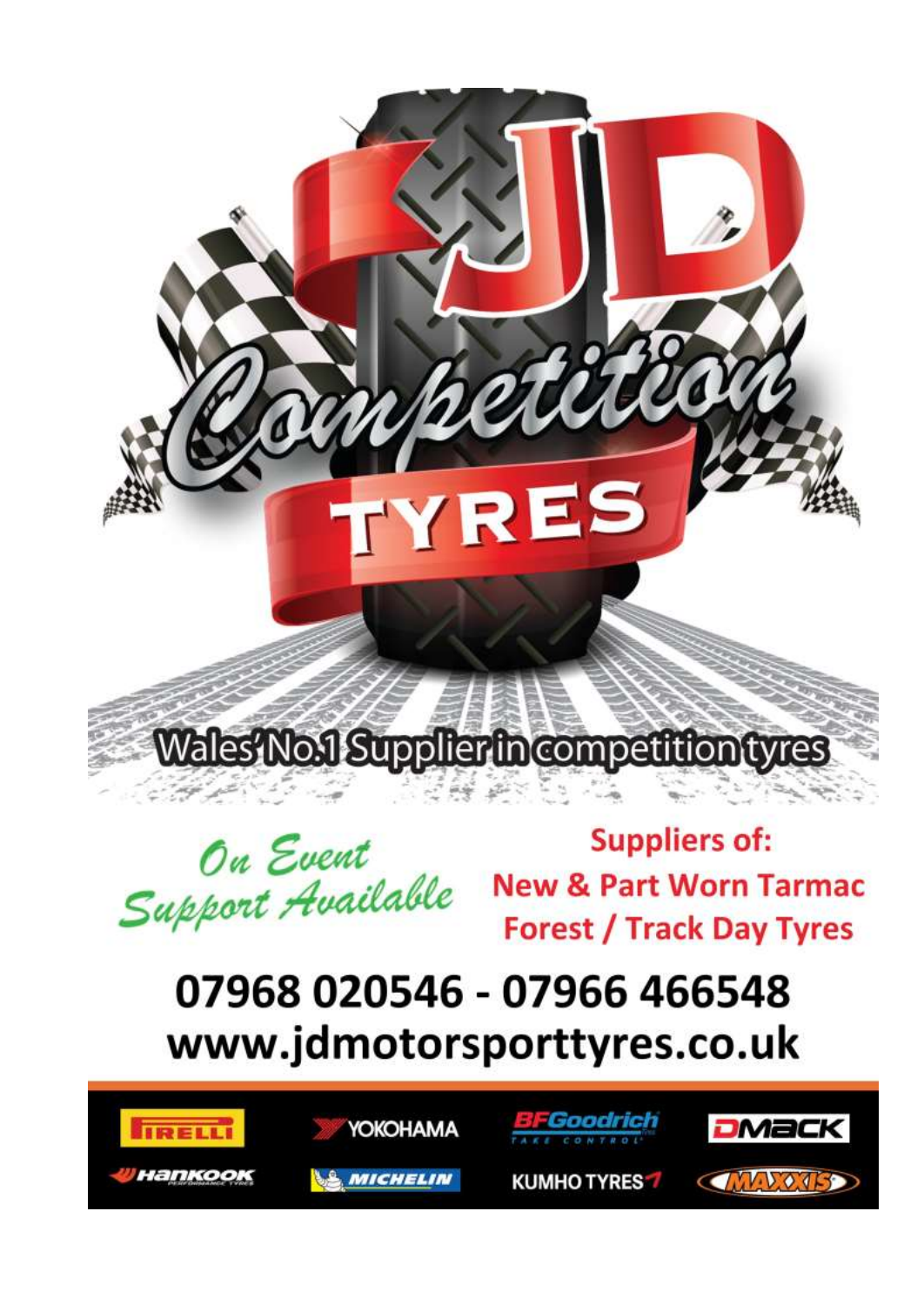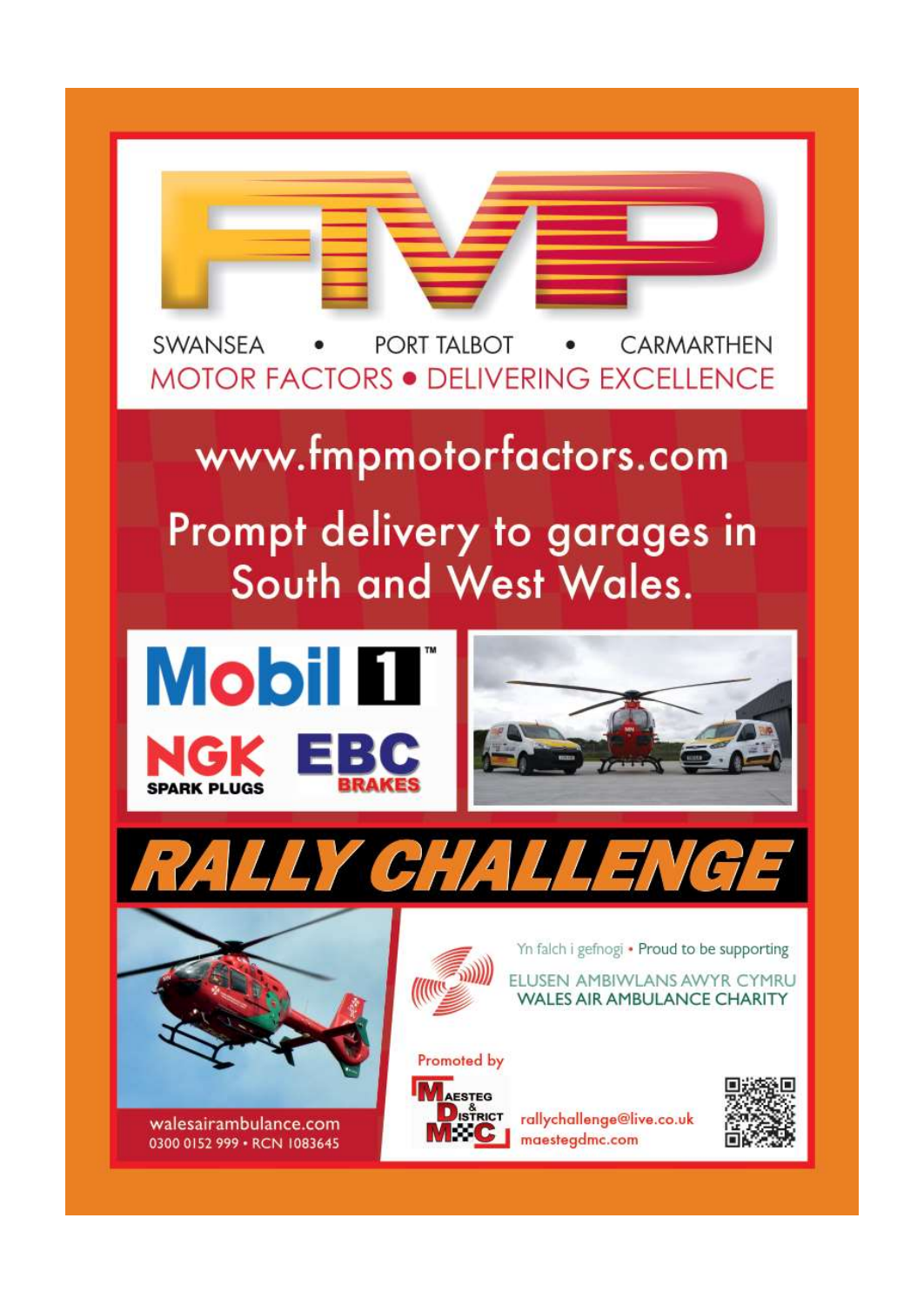### **PETER LLOYD RALLYING STAGES 2017**

### **SUPPLEMENTARY REGULATIONS**

#### **1. ANNOUNCEMENT**

Carmarthen Motor Club Ltd will organise a National B permit Stage Rally and Formula 1000 Junior National B Stage Rally on Sunday 22<sup>nd</sup> 2017.

#### **2. JURISDICTION**

The meeting will be held under the General Regulations of The Royal Automobile Club Motor Sports Association Ltd (MSA) (incorporating the provisions of the International Sporting Code of the FIA), these Supplementary Regulations and any written instructions that the organising club may issue.

#### **3. AUTHORISATION**

MSA Permit Number: 100410 MSA Permit Number Formula Junior 1000: 100411

#### **4. ELIGIBILITY**

The event is open to:

- (a) All fully elected members of the organising club.
- (b) All fully elected members of clubs within the W.A.M.C.
- (c) All fully elected members of clubs within the A.S.W.M.C.
- (d) Contenders of the championship listed under SR5.

Competition Licences (National B status or higher), club membership cards and Championship Registration card(s) (if applicable) will be inspected at signing-on.

#### **5. CHAMPIONSHIPS**

The event is a qualifying round of the following championships:

- (a) JD Tyres Welsh National Tarmacadam Championship 2017 (18/2017)
- (b) Junior 1000 Rally Championship 2017 (90/2017)
- (c) Formula 1000 Stage Rally Challenge 2017 (83/2017)
- (d) FMP Rally Challenge 2017 (59/2017)
- (e) Gwynnespeed Rally Challenge 2017 (21/2017)

#### **6. SCRUTINEERING AND SIGNING-ON**

Scrutineering and signing-on will take place at The Welsh Motorsports Centre at Pembrey on Sunday 22<sup>nd</sup> October 2017 between 06.30 and 09.00. Any competitor not signed on one hour before his start time may be excluded. First car starts at 09.30.

Competing cars do not require road fund licences. MOT Certificates (if applicable) and Registration Documents must be available for inspection at scrutineering.

#### **7. ROUTE**

Cars will start at 30 second intervals.

The event will comprise approximately 45 miles in 5 special stages on private property in the form of concrete and tarmac surface roads at the Welsh Motorsport Centre at Pembrey. Each stage may contain up to 100 metres of unsurfaced roads. These stages will be timed to an accuracy of less than 1 minute in accordance with R31.1.3.

The event will start and finish at the Welsh Motorsport Centre at Pembrey (159/396 033).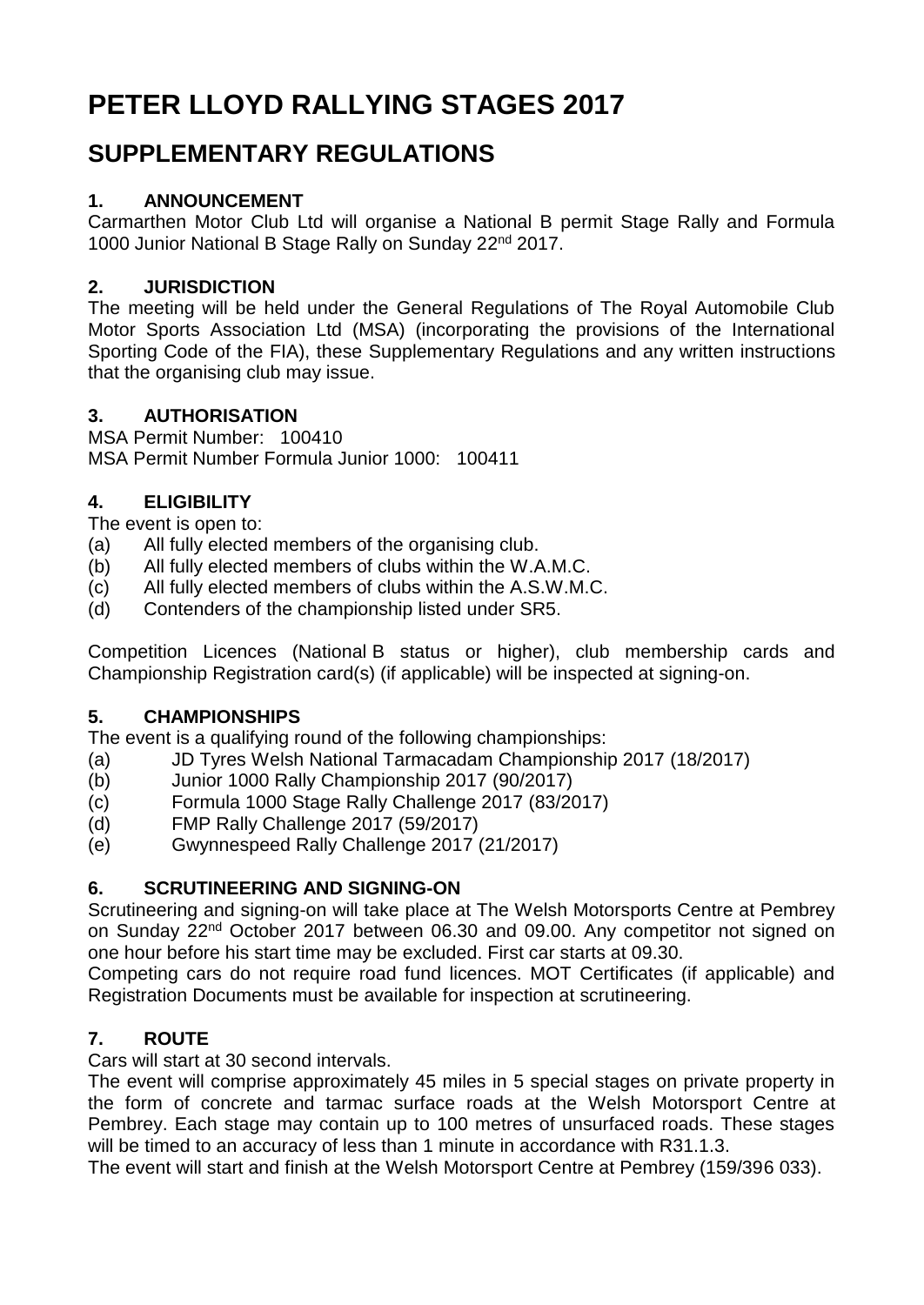#### **8. CLASSES**

The event will consist of 9 classes as follows:

- Class 1 Cars up to 1000 cc (with exception of class 9)
- Class 2 Cars up to 1400 cc
- Class 3 Cars 1401 to 1600 cc.
- Class 4 Cars 1601 to 2000 cc with normally aspirated 4 cylinder 8 valve engines and 2 wheel drive.
- Class 5 Cars 1601 to 2000 cc not complying with class 4.
- Class 6 Cars 2001 cc and over two wheel drive
- Class 7 Cars 2001 cc and over four wheel drive
- Class 8 Road rally cars as defined in the rules of the Welsh National Tarmacadam Championship 2017.
- Class 9 Junior 1000 championship contenders

All forced induction engined cars, will be subject to an equivalency factor of 1.7 times the cubic capacity of the engine in determining the capacity class of the car concerned.

Class 9 will run under a separate permit following the main field and will not be eligible for overall awards.

#### **9. AWARDS**

Awards will be presented as follows: 1st overall Awards for driver and co-driver 1st in each class **Awards** for driver and co-driver 2nd in each class 2nd in the 2nd in the 2nd in the 2nd in the 2nd in the 2nd in the 2nd in the 2nd in the 2nd i 3rd in each class **Awards** for driver and co-driver Best all ladies or mixed crew **Awards** for driver and co-driver

No crew may win more than one of the above awards.

#### **10. ENTRIES**

The entry list opens on publication of these regulations and closes for seeding purposes on Wednesday 11th October 2017. The final closing date for entries will be Thursday October 19<sup>th</sup> 2017 although any entries received after 11<sup>th</sup> October 2017 will not be included on the seeded entry list. The entry fee is £230. All entries must be made on the official entry form and accompanied by the appropriate fee. Entry places may not be reserved by telephone.

The Entries Secretary of the Meeting to whom all entries must be sent is Ryland James, Cartref, Bethlehem Road, Pwll Trap, St Clears, Carmarthenshire, SA33 4AN (Tel: 01994 230966/07773 346878 or E-mail *[rylandjms@aol.com](mailto:rylandjms@aol.com)* ).

The maximum entry for the meeting is 70 plus 10 reserves. The minimum is 40. The minimum for each class is 3. Should any of the above minimum figures not be reached, the organisers have the right to either cancel the meeting or amalgamate classes as necessary.

Entries will be selected on receipt.

Entries cancelled in writing before the closing date for entries will be entitled to a full refund less £20. Entries cancelled after the closing date will not be refunded unless the vacant place is filled by a reserve. The above procedure will also apply to reserves who will be notified as soon as possible of vacant places.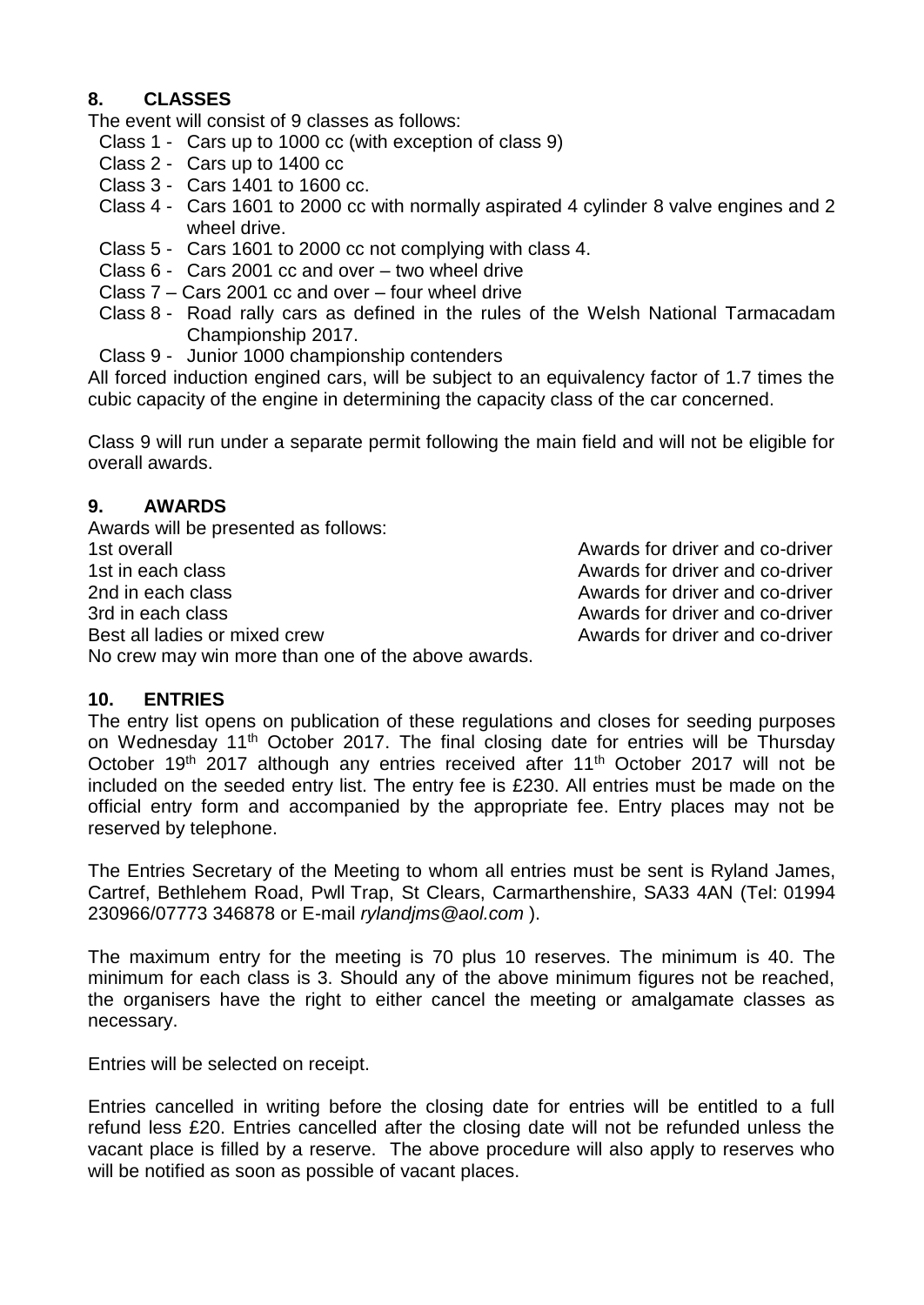Final instructions and entry list will be posted to the crew member indicated on the entry form in the week prior to the event and will carry the same force as these regulations.

#### **11. OFFICIALS**

MSA Steward: T.B.A. Club Stewards: Ian Howells and Mike Kennett Clerk of the Course: Mike Griffiths Tel: 07794 365664 and Chris Long Tel 07770 815700 Assistant Clerks of the Course: Gareth Evans and Ceri Morgan Secretary of the Meeting: John Butler-Jenkins, 3 Porth-y-Plas, Llanstephan Road, Carmarthen, SA31 3PW. Tel:01267 232601(H) Entries Secretary and Competitor Liaison Officer: Ryland James Tel: 01994 230966 (H)/07773 346878 (M) Chief Marshal: Clive Morris 01559 384326 (H) MSA Scrutineers: Huw Jones MSA Timekeeper: Gethin Rees Chief Medical Officer: TBA Judges of Fact: To be displayed on official notice board Vehicle eligibility: Huw Jones Environmental scrutineer: Rob Duke Radio Co-ordinator: Kevin Hughes Safety Officer: Alan James Spectator Safety Officer: John Upstone Service Area Safety Officer: Mel Davies Child Safeguarding Officer: Chris Howells Results Service: Amserwyr Modur Cymru

#### **12. RESULTS**

Provisional results will be published at the Welsh Motorsport Centre, Pembrey in accordance with D26.1.2 and any protest must be lodged in accordance with C5 and appeals in accordance with C6. Results will be sent by e-mail to all competitors providing e-mail addresses with their entries and will appear on the Carmarthen Motor Club website (www.carmarthenmotorclub.co.uk) following the event. Printed copies of the results will only be posted out if specifically requested via the event Entry Secretary.

#### **13. DOCUMENTATION**

Entrants will be supplied with a Route diagrams and time cards at signing on. These documents will provide all the necessary information to enable competitors to comply with R33.1.

Competitors may be required to make up lateness at rest halts.

#### **14. SERVICING**

Servicing is defined as work being carried out on the car by any person other than the competing crew, or the use of any parts or tools not carried in the competing car. There will be one service area where work may be carried out by the Service Crew of the competing car.

Crews may work unassisted on their own cars as described in R38.2.

#### **15. IDENTIFICATION**

Competitors will be identified by 9" high black numbers on a white background on both sides of the vehicle (not supplied). Competitors will be responsible for maintaining these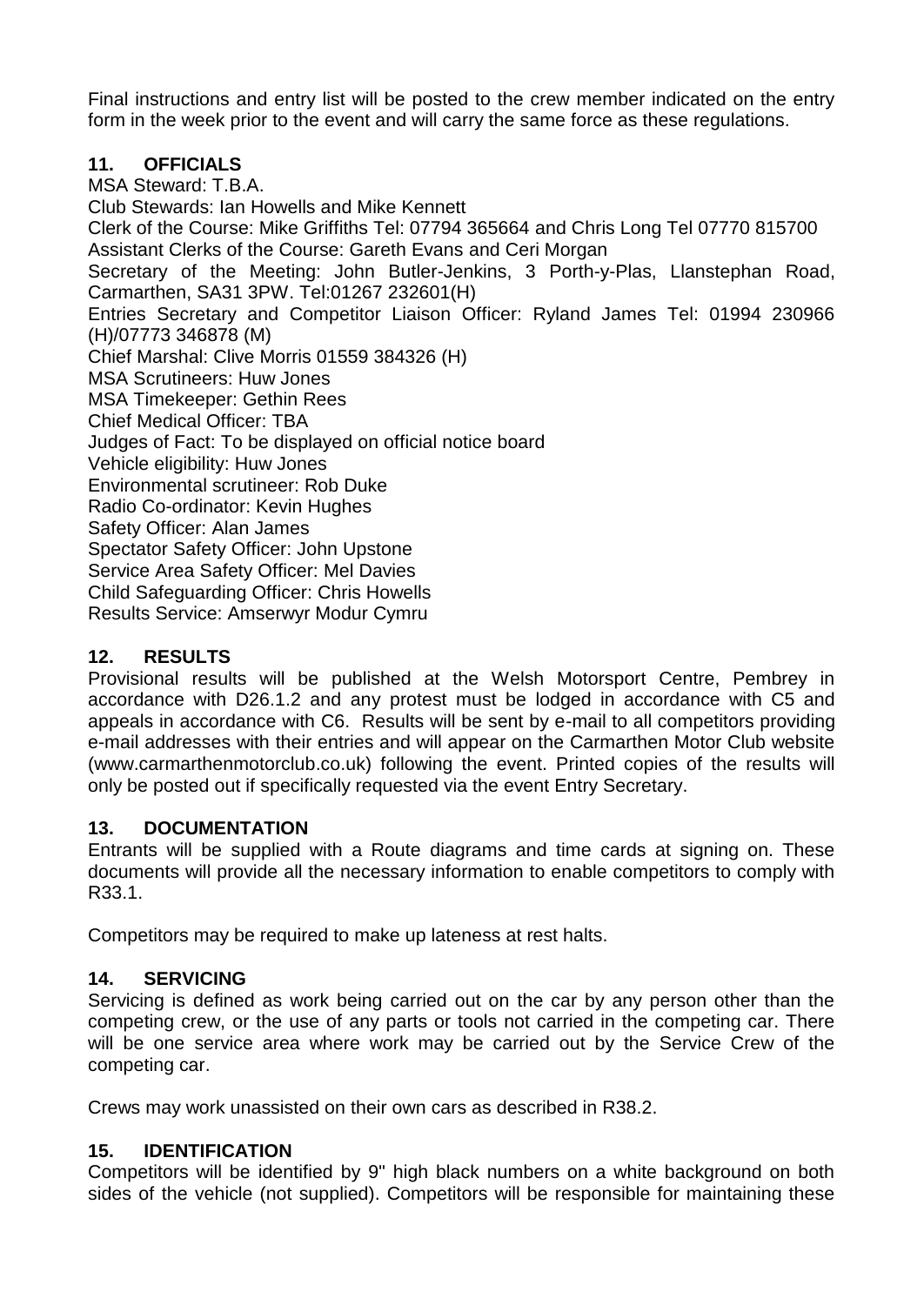identifications in a legible condition during the event and their removal after the event or upon retirement. Competitors will also identified by high visibility numbers supplied by the organisers **to be fixed on both rear side windows**.

#### **16. CONTROLS AND TIMING**

The event will be run using Target Timing (R31).

The rally will be divided into Road Sections and Special Stages.

All controls other than Passage Controls (PCs) and Route Checks will be Time Controls (TCs). Each road section will be allotted a Target Time based on approximately 28 mph average or less and a competitor can calculate his Due Time of arrival at any TC by adding his Target Time to his actual time of departure from the preceding TC. On any Road Section following a Special Stage three or four minutes extra will be allowed over the set average speed to account for any delays at the Special Stage Finish.

All Special Stages will have a Bogey Time set at 75 mph and a Target Time set at approximately 30 mph. Competitors will receive penalties as follows:-

- (i) Under Bogey Bogey Time
- (ii) Over Bogey under Target Actual Time Taken
- (iii) Over Target Target Time(No extra time penalties)

However, excess lateness taken over Target on Road Sections and Special Stages is cumulative and once lost cannot be regained.

When accumulated lateness between any two adjacent Main Controls exceeds the permitted maximum of 5 minutes a competitor will be excluded.

Should any recorded time not be legible or not appear authentic the organisers may use any means at their disposal to establish a time.

The following titles shall describe the various types of Time Controls: (See Drawing nr 29.4.1 for description of signs).

- (a) Main Controls (MC Signs 1 and 2)
- (i) Main controls will be situated at the Start and Finish of the Rally, immediately before and after any Rest Halt/Service Area, or at any other specified point.
- (ii) At an MC after a rest halt Competitors will restart at 30 second intervals in order of their arrival at the MC immediately preceding that halt.
- (iii) Each competitor will be given a due starting time from any MC at the start of the event, or immediately following any Rest Halt/Service Area and the difference between this time and his actual starting time will be counted towards exclusion for overall lateness. A time penalty will also be applied.
- (iv) Competitors not excluded by reason of having accumulated more than the maximum allowed lateness will restart (subject to 16(a)(iii) above) from any MC with zero lateness, i.e. lateness is only accumulated between two adjacent MC's.
- (b) Special Stage Arrival Controls (SSA Signs 1 and 2) On arrival at SSA a competitor will receive an arrival time only when he is ready to start the stage (helmets on etc.). A competitor who is early may wait for his Due Time subject to R30.3.1. A provisional start time for the stage will be allocated in accordance with R31.2.11. He must then proceed immediately to the Start Line.
- (c) Special Stage Start Control (SSS Sign 3) At the SSS a Competitor will be given a start time for the Stage in hours, minutes and seconds and will normally coincide with the provisional time allocated at the arrival control. Once a competitor has clocked in at an SSA the competitor must be ready to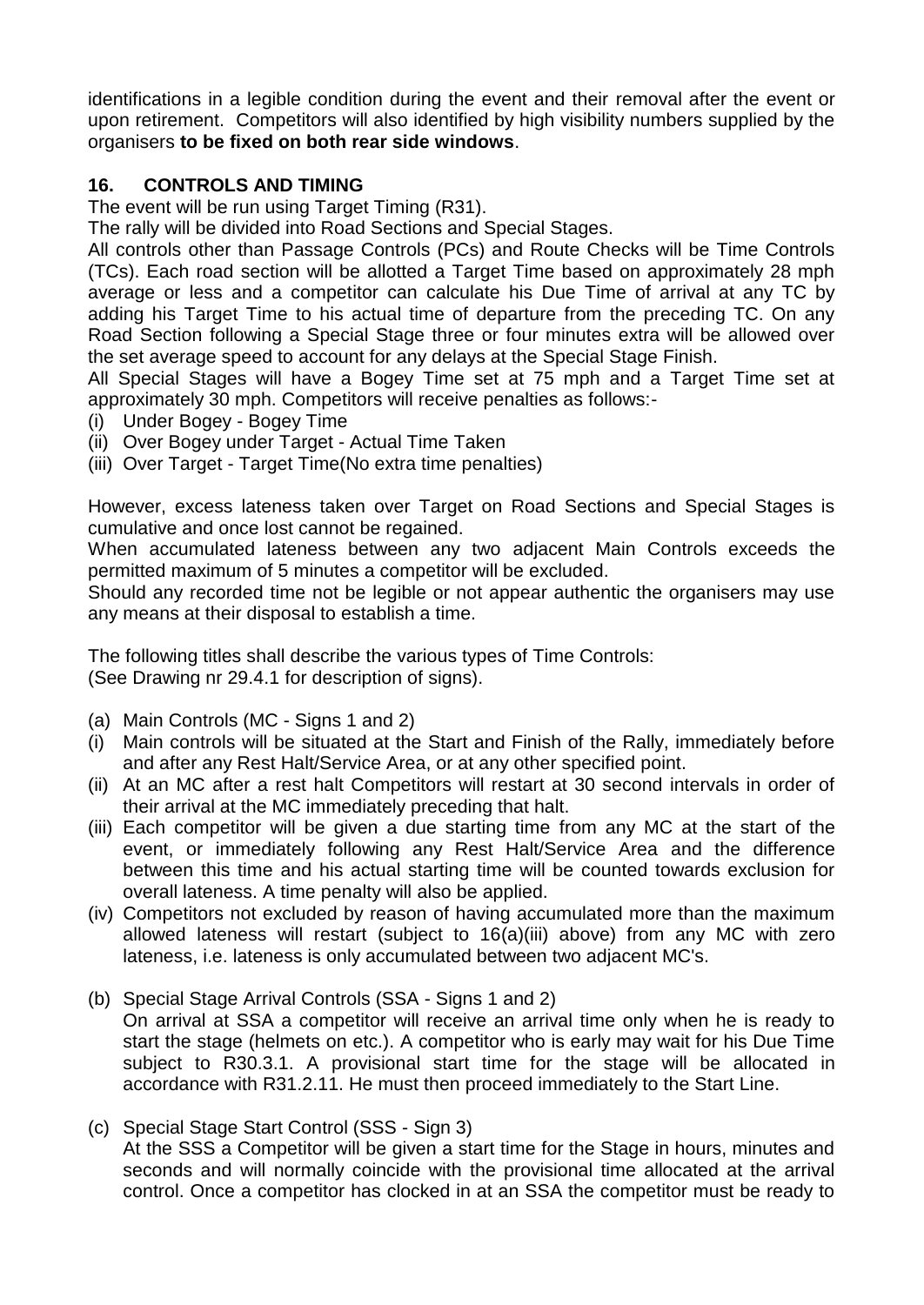start the stage except as laid down in R31.2.11. Start procedure will be in accordance with R25.7.2 utilising automatic traffic lights in accordance with the following sequence. The 30 second warning will not be given. With 15 seconds to go the Red light comes on. With 10 seconds to go the Red light stays on and the five Amber lights come on. With 5 seconds to go the Red light goes out. From 5 seconds to zero the Amber lights count down the last 5 seconds. At zero seconds the Green light comes on to signal go. The green light remains on for 5 seconds

As each section is timed separately the time taken from SSA to SSS is Dead Time and delays are automatically allowed for. The control area between Sign 1 at the SSA and Sign 3 at the SSS will be parc ferme

(d) Special Stage Finish Control (SSF - Signs 4, 5 and 7)

At the SSF a competitor will receive his finish time in hours, minutes and seconds. This time in hours and minutes will be his start time for the following Road Section. Any competitor who fails to stop at the STOP Line must not, under pain of exclusion, reverse to the stop line, but must return on foot.

(e) Passage Control (PC)

At certain points indicated in the Road Book the organisers may establish PCs in order to collect Time Cards from competitors or for other purposes. There will be no official times recorded at these controls, but a competitor failing to provide the necessary documents at any PC will be deemed not to have visited that control.

It is a competitor's responsibility to ensure that his times are correctly recorded and handed in when and where instructed. Once a time has been accepted by a Competitor NO FURTHER CLAIMS WILL BE ENTERTAINED. Any adjustment caused by a Timekeeper's error MUST be made at the Control in question.

Caution boards may be used to give advanced warning of hazards and will be sited in accordance with R29.1.9.

#### **17. PENALTIES**

Competitors will start with zero marks. Classification for the order of merit will be by reference to total marks lost, the winner being the competitor with the least total penalty.

Penalties will be as Chart R32.2 except:

1) Not complying with a requirement of the Road Book or these SR's for which no other penalty is specified - 5 minutes

The following offences will carry a penalty of Exclusion from results:

- 2) Not reporting at or not providing proof of visiting a control or check
- 3) Servicing contrary to SR14
- 4) Contravention of R5.4, R25.3, R25.5 or R25.6.
- 5) Accumulated lateness (in excess of target time) between any two adjacent Main Controls of more than 5 minutes

To be classified as a finisher a car with its crew must complete the course without incurring the penalty of exclusion and hand in a completed damage declaration form with the final time card.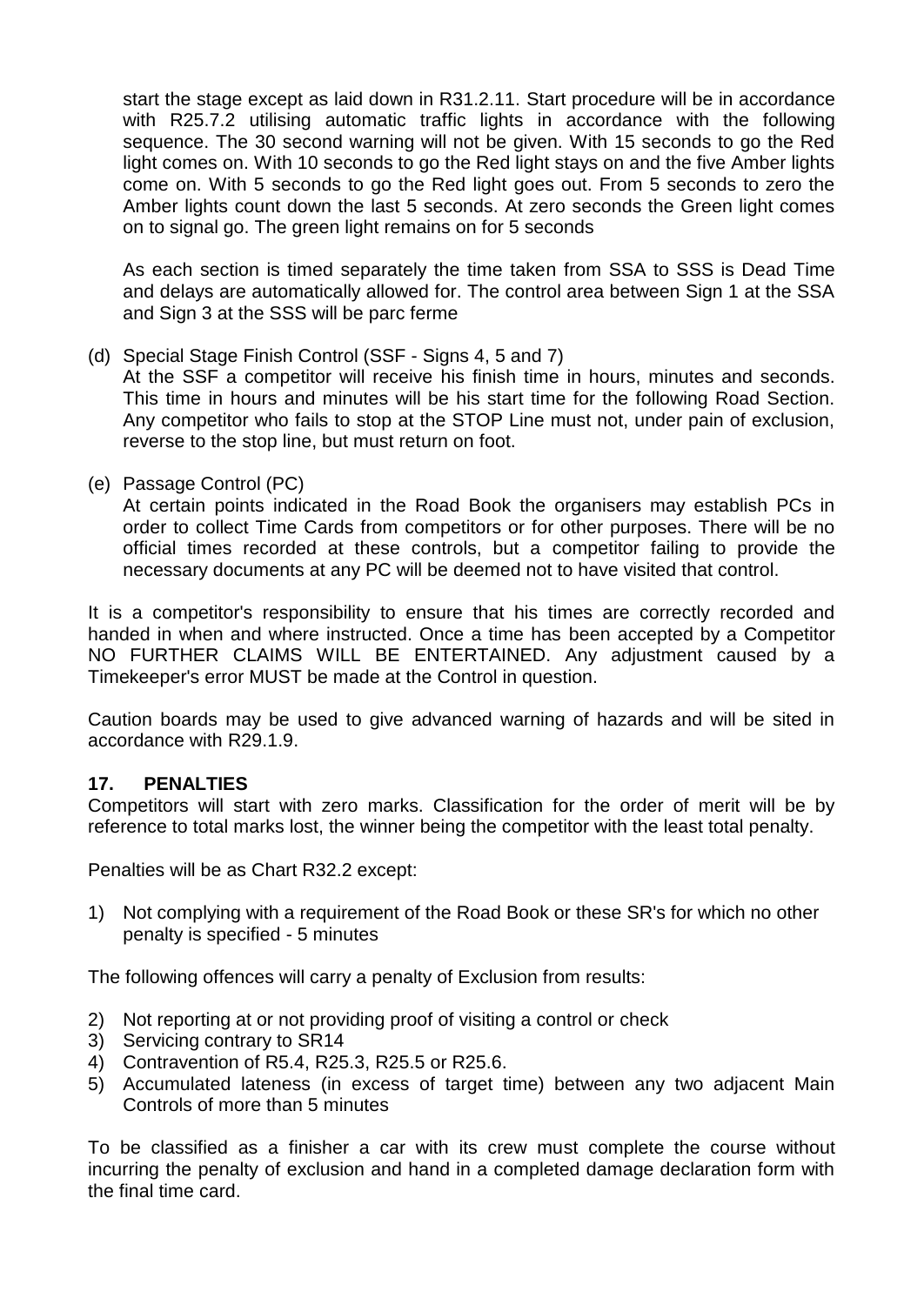#### **18 G.R. MODIFICATION**

R5.4.3 - Either crew member may drive during the competition subject to both crew members holding licences to permit that person to drive. Co-drivers intending to drive on special stages shall advise the entry secretary at Signing-on.

R30.1 - Controls will close 5 minutes after due time of arrival of last car R31.2.5 - Reduced to 5 minutes.

#### **19. DAMAGE DECLARATION**

Competitors will be required to complete and sign a report declaring that they have not been involved in any incident resulting in damage to private property or injury to persons or animals or alternatively giving details of any such incident where damage or injury has occurred (R40.1.3). Any information given will not incur a penalty but failure to hand in a duly completed form will be penalised by exclusion (Chart R32.2.p).

Competitors who do not report at the finish are required to forward the report to the Secretary within 72 hours of the event, unless they have been involved in an incident in which case details must be given to the organisers the same day. Competitors who fail to reply will be penalised by a fine of £100.00 R40.1.4.

#### **20. JUDGES OF FACT AND DRIVING STANDARDS OBSERVERS**

Judges of Fact and Driving Standards Observers may be appointed by the organisers and will be on duty to observe and report upon any competitor considered to be in contravention of the regulations for the event in accordance with G10, G11, R24.7.1 to R24.7.10 & R24.8.1 to R24.8.3. Details of Judges of Fact and Driving Standards Observers will be displayed at signing-on.

#### **21. DRIVING ON THE RACE CIRCUIT WITH DEFLATED TYRES ETC**

Under the conditions our contract of hire for the venue with B.A.R.C. Pembrey Ltd no competitor with a deflated tyre or mechanical problems likely to cause damage to the race circuit is to enter any part of the circuit forming part of a Special Stage. Any competitor who breaches this condition may be reported to the Stewards of the Meeting who may impose a penalty of exclusion from the event.

#### **22. YELLOW FLAG PROCEDURE**

The Yellow Flag procedure as R24.4.5 and R25.6.4 will apply on all stages. On passing a yellow flag displayed by a marshal wearing a marshals' tabard, the driver must immediately and significantly reduce speed as well as being prepared to stop at any time.

#### **23. PROCEDURE ON ENCOUNTERING A MAJOR ACCIDENT**

Competitors are reminded of regulation R25.4 to R25.4.9:

"R25.4 – Competitors must carry an A4-size white board with a red SOS on one side and black OK on the other (letters to be a minimum of 12cm high with a minimum stroke width of 1.5cm), with means to secure them on display for oncoming Competitors.

R25.4.1 – In the case of an accident where urgent medical attention is required, the red SOS sign should be displayed as quickly as possible to alert following cars and aid any helicopter attempting to assist.

R25.4.2 – Any crew that sees a red SOS sign displayed on a car, or sees a major accident where both crew members are inside the car but not displaying the SOS sign, must immediately and without exception stop to give assistance.

R25.4.3 – All following cars must also stop and the second car arriving at the scene must inform the next radio point.

R25.4.4 – Subsequent cars must leave a clear route for emergency vehicles.